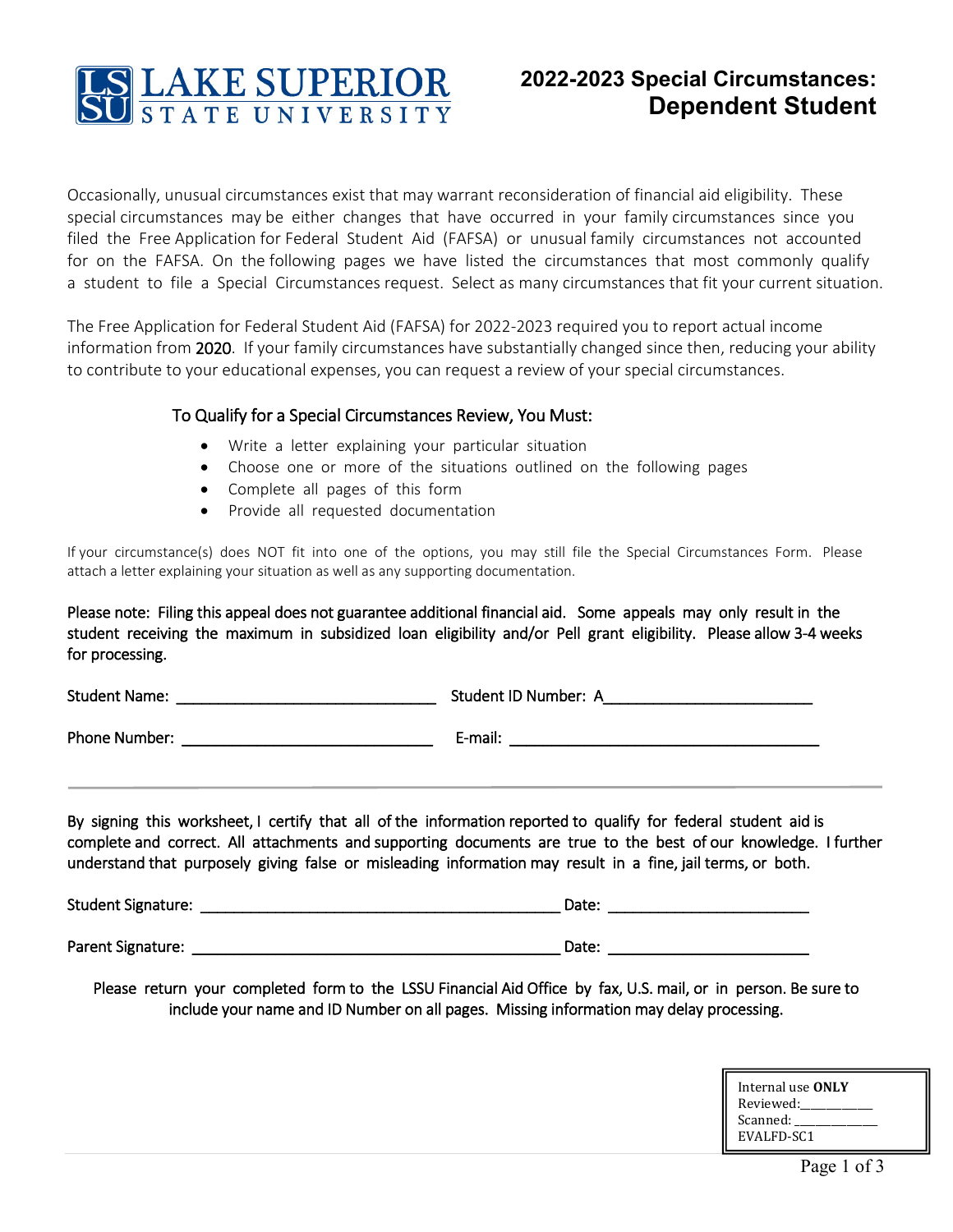# Loss of Income

## Reduction or loss of income from work must be for at least ten (10) weeks or sufficient documentation of change and new employment.

| Parent 1 (father/mother/stepparent)<br>Parent 2 (father/mother/stepparent)<br>Student<br>• Has the parent started another job?<br>$\overline{N}$ o   Yes<br>• Has the student started another job?<br>¶No<br><b>Documentation Required:</b><br>A letter from employer verifying loss of employment including effective date<br>*If more than one employer per parent, please include start/end dates in written statement. | Date of layoff/termination:<br>Date of layoff/termination:<br>Date of layoff/termination:<br>Yes.<br>A copy of the last pay statement showing gross year-to-date income for all jobs worked for both parents |
|----------------------------------------------------------------------------------------------------------------------------------------------------------------------------------------------------------------------------------------------------------------------------------------------------------------------------------------------------------------------------------------------------------------------------|--------------------------------------------------------------------------------------------------------------------------------------------------------------------------------------------------------------|
| Documentation of unemployment benefits from state agency<br>Documentation of severance pay received, or IRA's, stocks, bonds, pensions, etc. converted to cash.<br>Death of a Parent since 2020                                                                                                                                                                                                                            |                                                                                                                                                                                                              |
|                                                                                                                                                                                                                                                                                                                                                                                                                            |                                                                                                                                                                                                              |
| Mother/Stepmother<br>Father/Stepfather                                                                                                                                                                                                                                                                                                                                                                                     |                                                                                                                                                                                                              |
| • A copy of the death certificate; and<br>Describe survivor benefits that are to be received including amounts and payment terms; and<br>Surviving parent's 2022 income information.                                                                                                                                                                                                                                       |                                                                                                                                                                                                              |
| Separation or Divorce of Parents since 2020                                                                                                                                                                                                                                                                                                                                                                                |                                                                                                                                                                                                              |
| Please note that your parents must be residing in separate households and provide documentation.                                                                                                                                                                                                                                                                                                                           |                                                                                                                                                                                                              |
| Date of separation/divorce: ____<br>Which parent will the student live with or which parent will provide the most financial support?<br>Mother/Stepmother<br>  Father/Stepfather<br><b>Documentation Required:</b>                                                                                                                                                                                                         |                                                                                                                                                                                                              |
| A copy of supporting parent's most recent pay statement; and<br>A copy of legal separation/divorce papers; and<br>$\bullet$<br>Documentation of spousal support and/or child support.<br>$\bullet$                                                                                                                                                                                                                         |                                                                                                                                                                                                              |
| Medical or Dental Expenses paid by your family in 2020, 2021, and/or 2022                                                                                                                                                                                                                                                                                                                                                  |                                                                                                                                                                                                              |
| Please select the year you wish to claim:     2020   2021                                                                                                                                                                                                                                                                                                                                                                  | 2022                                                                                                                                                                                                         |

#### Documentation Required: • Submit a copy of Schedule A – itemized Deductions from your federal tax return; or

• Submit copies of supporting documents as proof of out of pocket payments.

#### Additional Information:

- Do not include payments covered by insurance or other resources.
- Please note: we cannot take into consideration payments made by insurance, unpaid invoice, handwritten confirmations of payments, or explanations of benefits or account statements.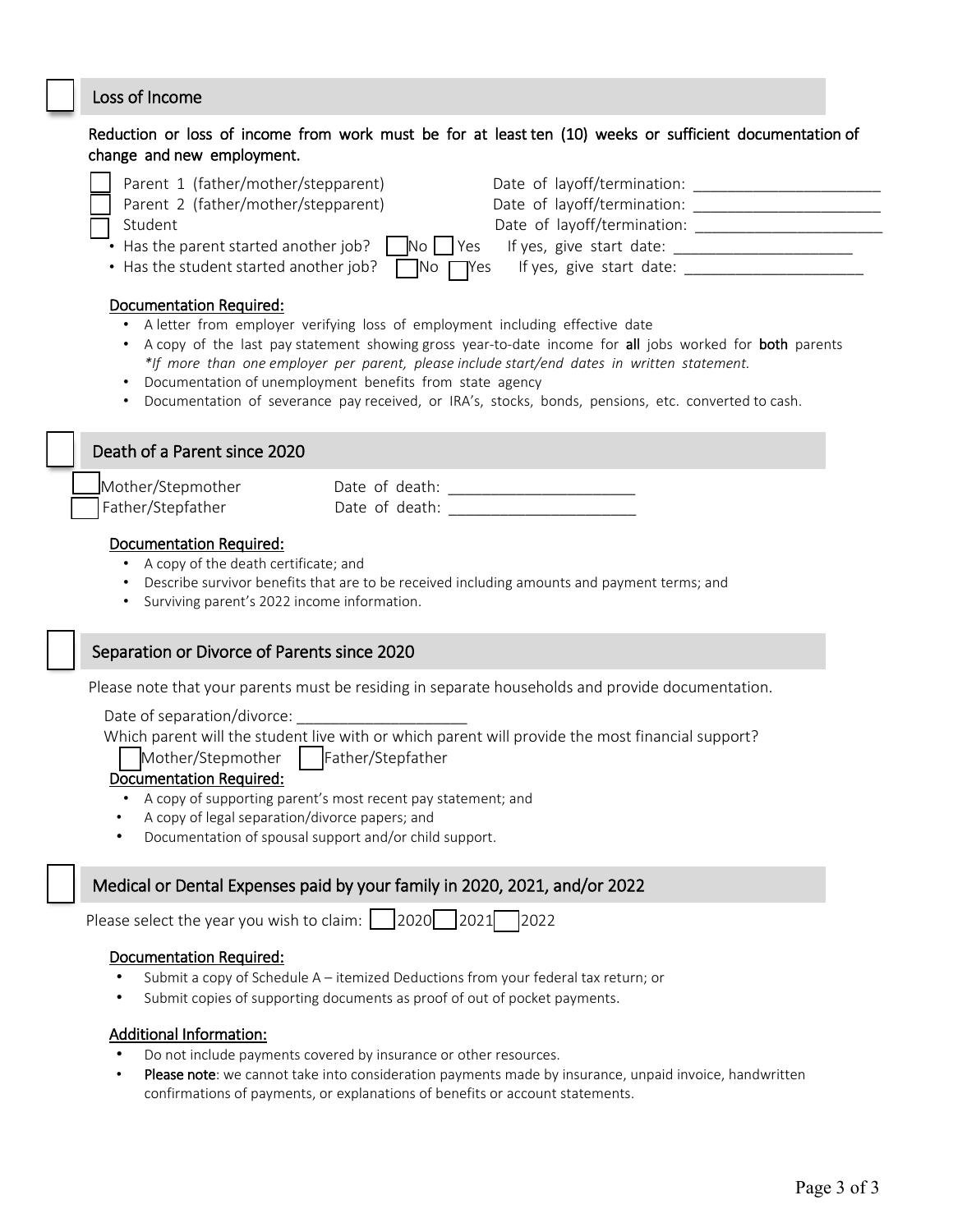# Receipt of One-Time Income

Consideration for and one-time income may only be reviewed once during a student's enrollment at LSSU.

#### Documentation Required:

- A signed copy of your 2020 Federal Tax Return and/or 1099 form
- Written statement explaining reason for early withdrawal

### Other Circumstances not addressed in the above categories

#### Documentation Required:

• Submit a statement that explains changes in your financial and/or family situation. If appropriate, please provide supporting documentation

Please list the names and ages of all the members of your household\* during the 2022-2023 academic year. Also, please indicate which family members will be enrolled at college at last half-time (6+ credits) during 2022-2023 and which institution they are planning to attend.

\*The term "Household" is defined as follows:

The household includes yourself, your parents and your parents' other children if (a) your parents provide more than half of their support or (b) the children would be required to provide parental information when applying for Federal Student Aid. Include other people only if they now live with your parents, and your parents provide more than half of their support and will continue to provide more than half their support from July 1, 2022 through June 30, 2023.

| Name | Age | Relationship | Name of College |
|------|-----|--------------|-----------------|
|      |     | Self         | LSSU            |
|      |     |              |                 |
|      |     |              |                 |
|      |     |              |                 |
|      |     |              |                 |
|      |     |              |                 |
|      |     |              |                 |